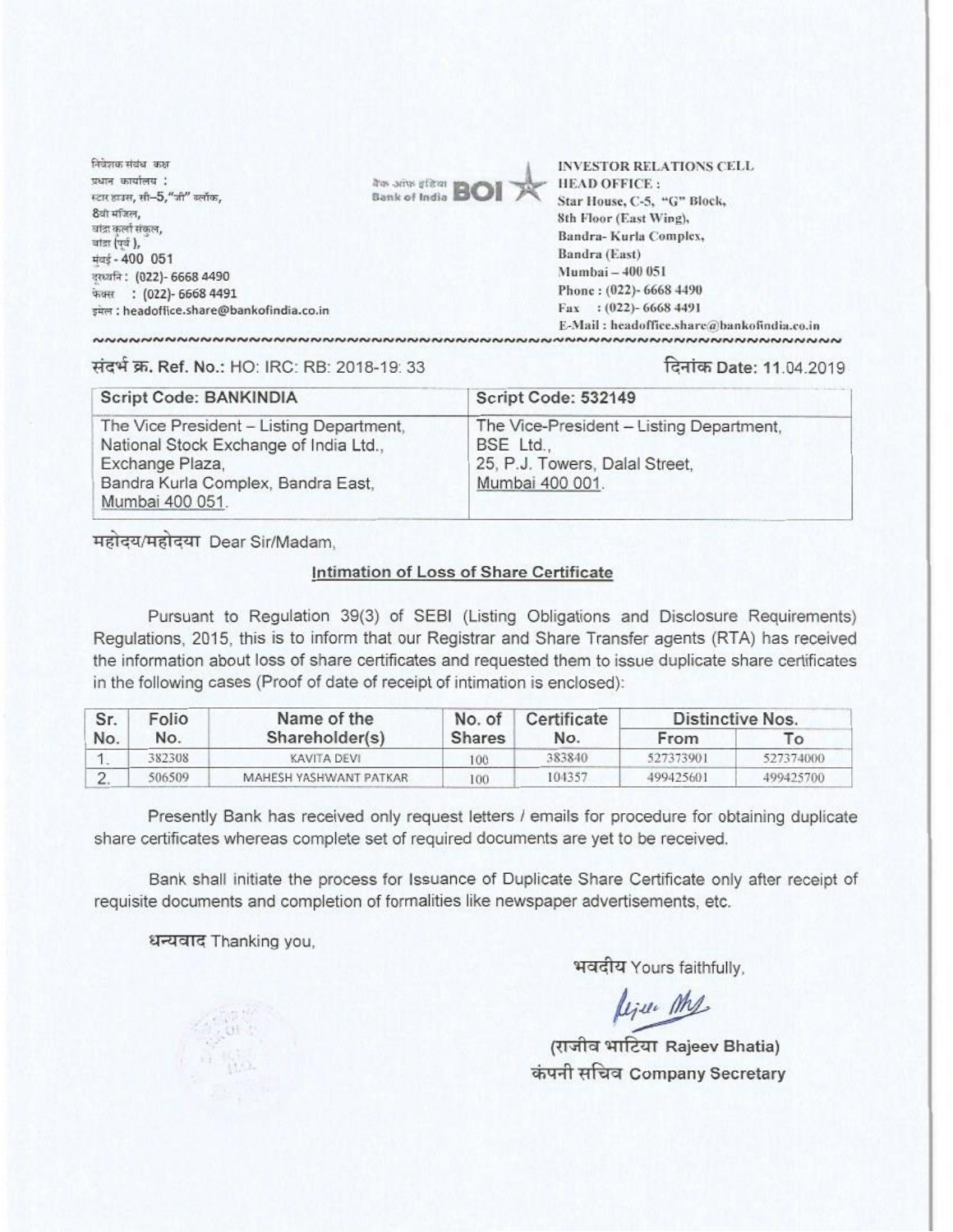To, Bigshare Servicer fut. Itd. Mumbai Subject felsssue of share certificate.  $Date - 96/04/2019$  $S^{\alpha\beta}$  (Boo Sir Ham, I Kavita Devi holding Shares of Bank of India for the folio no. 382308 Kindly requests you to flease re-issue me my share certificate as it has been mis-flaced Thanki<sup>4</sup> You KavitaDavi Kavita Devi  $.318844$ tolio No - 382308 **BIGSHARE SERVICES FVT. LTD. RECEIVED**